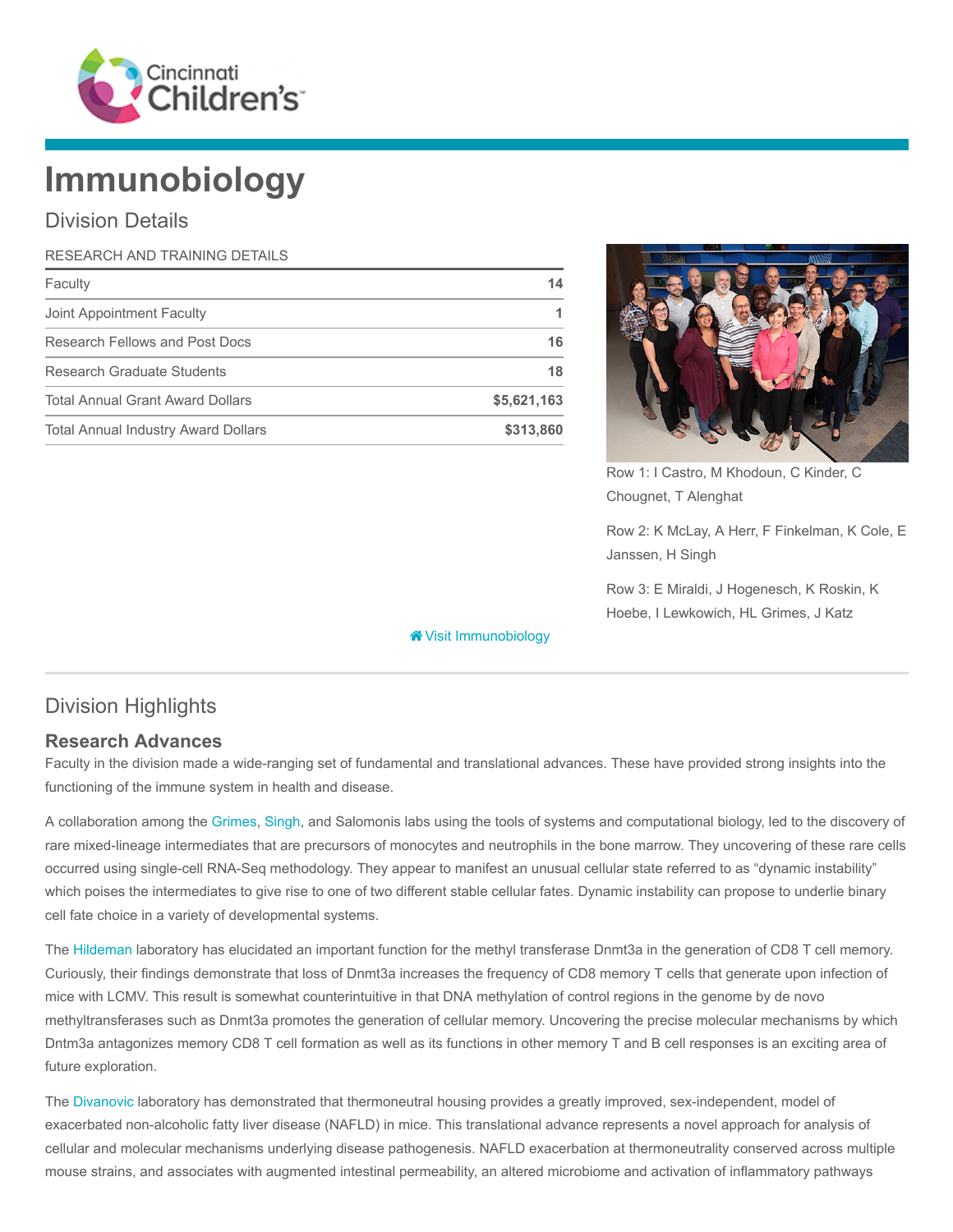associated with the disease in humans. Notably, female mice, typically resistant to high fat diet (HFD)-induced obesity and NAFLD, developed full disease characteristics at thermoneutrality. These findings have important biomedical implications as NAFLD, which often leads to cirrhosis and hepatocellular carcinoma, is the most common chronic liver disease worldwide.

A longstanding and productive collaboration among the Jordan, [Katz,](https://www.cincinnatichildrens.org/research/divisions/i/immunobiology/labs/katz) and Hildeman labs has made considerable progress on its primary goal of controlling autoreactive T cells as a means of treating ongoing autoimmune disease. The use of p53 potentiation, with checkpoint abrogation (PPCA) therapy, demonstrates remarkable efficacy in mouse models of multiple sclerosis (MS) and type 1 diabetes (T1D). With T1D, the data shows that new onset diabetic NOD mice benefit from PPCA therapy with an increase in the remission period or outright reversal of T1D. As part of our center for transplant immunology, to both solid organ (heart, islet) transplant models, expanded use of this new therapeutic approach is showing signs of success.

#### Inter-Disciplinary Collaborations and Grants

[Dr. Claire Chougnet, PhD,](https://www.cincinnatichildrens.org/bio/c/claire-chougnet) is leading an [ARC](https://www.arc.gov/grants) proposal focused on inflammation and pre-term birth that has obtained an [NIH UO1 award.](https://grants.nih.gov/grants/funding/ac_search_results.htm?text_curr=u01) This will enable the collaborative team to robustly advance the primate model for analysis of pre-term birth complications as well as gain fundamental insights into the development and functioning of the neonatal and infant immune systems.

[Dr. David Hildeman, PhD](https://www.cincinnatichildrens.org/bio/h/david-hildeman), in collaborations with [Dr. Steve Woodle, MD,](https://med.uc.edu/surgery/department-directory/transplantation/Index/Pubs/woodlees/) from the [University of Cincinnati College of Medicine](https://med.uc.edu/), are focusing on targeting of allograft immune responses in kidney transplantation. Funding obtained from [Novartis](https://www.novartis.com/) and [Sanofi](http://www.sanofi.us/l/us/en/index.jsp) will allow exploration of lymphocyte responses and resistance mechanisms in patients on therapies.

[Dr. Harinder Singh, PhD,](https://www.cincinnatichildrens.org/bio/s/harinder-singh) in a collaboration with Dr. Woodle and [Dr. Jim Driscoll, MD, PhD](https://med.uc.edu/intmed/divisions/hematology-oncology/hematology-oncology-directory/entire-directory/Index/Pubs/driscojs/), both from University of Cincinnati College of Medicine, launched a collaborative effort to uncover genomic responses and molecular pathways that underlie resistance and rebound of plasma cells to proteasome inhibitor therapy. This therapeutic modality is being tested clinically to achieve desensitization in patients with pre-existing allo-reactive antibodies before organ transplantation.

#### Faculty Development, Promotion, and Recruitment

[Dr. Mike Jordan, MD,](https://www.cincinnatichildrens.org/bio/j/michael-jordan) promoted to a full professor based on his outstanding research accomplishments in elucidating the cellular and molecular bases of HLH as well as other genetically caused immune deficiencies.

Cincinnati Children's recruited John Hogenesch to a joint appointment in the Division of Immunobiology and research space in the Center for Systems Immunology (T5). John is an accomplished systems biologist with a focus on the circadian clock. He plans to collaborate with immunologists in exploring the actions of the circadian clock on immune responses.

[Dr. Emily Miraldi, PhD,](https://www.cincinnatichildrens.org/bio/m/emily-miraldi) obtained a trustee award to advance her promising career in computational immunology.

#### Training Grants

[National Institutes of Health \(](https://www.cincinnatichildrens.org/bio/h/david-hildeman)[NI](https://www.nih.gov/)[H\) awarded NIH T32 \(2016-21\) funding to Cincinnati Children's due to the tireless and superb efforts of Dr.](https://www.cincinnatichildrens.org/bio/h/david-hildeman) [Dave Hildeman, PhD, as well as faculty mentors along with past and current PhD trainees. This is a first for the Immunology Graduate](https://www.cincinnatichildrens.org/education/research/immunobiology-grad) Program at Cincinnati Children's. It is a highly competitive award that represents a superb return on a long term academic vision and investment in Immunology. The [DFG](http://www.dfg.de/en/) sponsored IRTG (2017-21) has been successfully renewed. The continuation of this international training program with Universities of [Lubeck](https://www.uni-luebeck.de/en/university/university.html) and [Kiehl](http://www.uni-kiel.de/index-e.shtml) in Germany is a superb testimonial to our faculty, and students, who gave compelling research presentations and testimonials at a site visit in Lubeck.

## Division Publications

<sup>1.</sup> [Olsson A; Venkatasubramanian M; Chaudhri VK; Aronow BJ; Salomonis N; Singh H; Grimes HL.](https://www.ncbi.nlm.nih.gov/pubmed/27580035) Single-cell analysis of mixedlineage states leading to a binary cell fate choice. Nature. 2016; 537:698-702.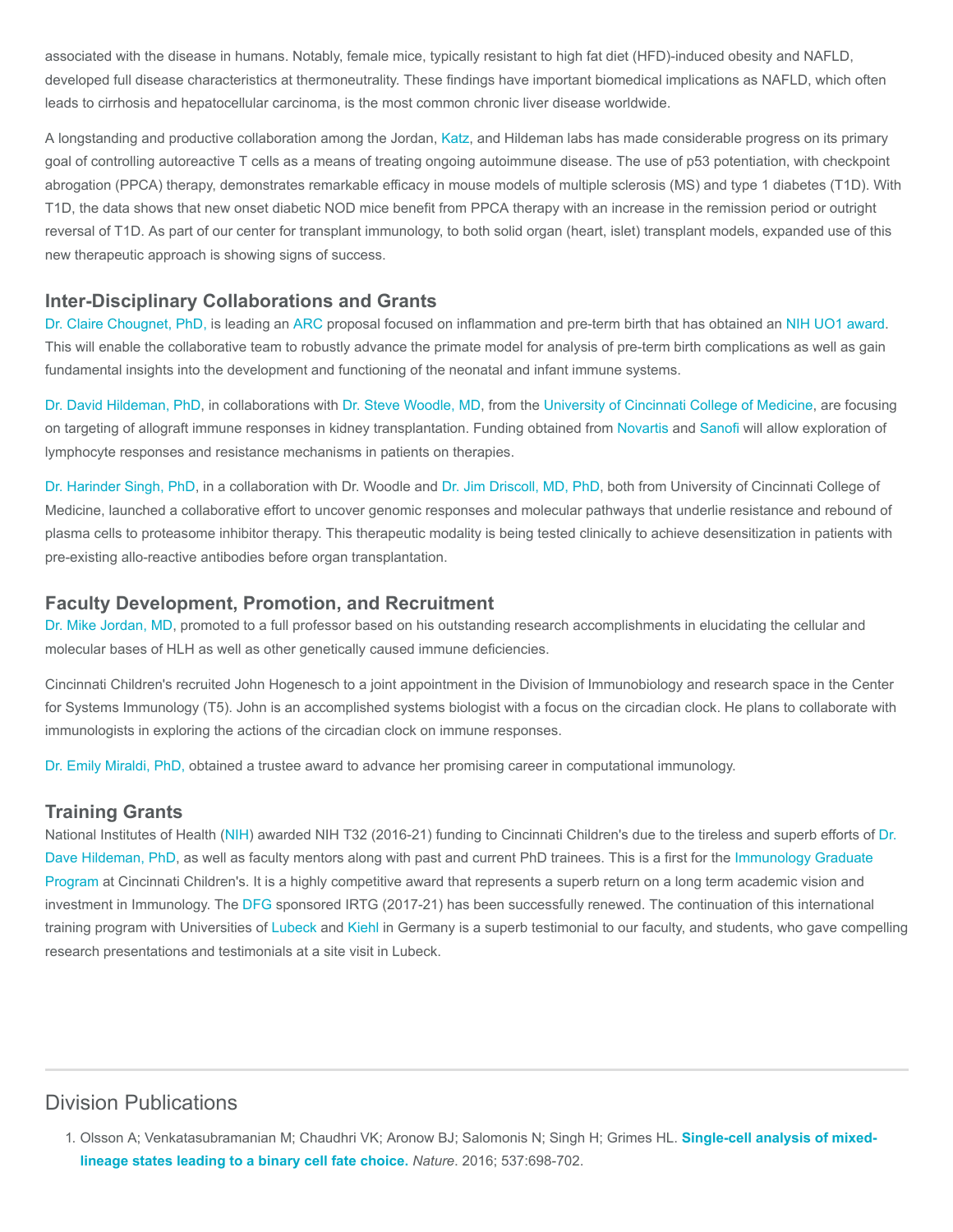- 2. [Fischer K; Ruiz HH; Jhun K; Finan B; Oberlin DJ; van der Heide V; Kalinovich AV; Petrovic N; Wolf Y; Clemmensen C.](https://www.ncbi.nlm.nih.gov/pubmed/28414329) Alternatively activated macrophages do not synthesize catecholamines or contribute to adipose tissue adaptive thermogenesis. Nature Medicine. 2017; 23:623-630.
- 3. [Kesarwani M; Kincaid Z; Gomaa A; Huber E; Rohrabaugh S; Siddiqui Z; Bouso MF; Latif T; Xu M; Komurov K.](https://www.ncbi.nlm.nih.gov/pubmed/28319094) Targeting c-FOS and DUSP1 abrogates intrinsic resistance to tyrosine-kinase inhibitor therapy in BCR-ABL-induced leukemia. Nature Medicine. 2017; 23:472-482.
- 4. [Fang J; Liu X; Bolanos L; Barker B; Rigolino C; Cortelezzi A; Oliva EN; Cuzzola M; Grimes HL; Fontanillo C.](https://www.ncbi.nlm.nih.gov/pubmed/27294874) A calcium- and calpain-dependent pathway determines the response to lenalidomide in myelodysplastic syndromes. Nature Medicine. 2016; 22:727-734.
- 5. [Karwacz K; Miraldi ER; Pokrovskii M; Madi A; Yosef N; Wortman I; Chen X; Watters A; Carriero N; Awasthi A.](https://www.ncbi.nlm.nih.gov/pubmed/28166218) Critical role of IRF1 and BATF in forming chromatin landscape during type 1 regulatory cell differentiation. Nature Immunology. 2017; 18:412-421.
- 6. [Gray J; Oehrle K; Worthen G; Alenghat T; Whitsett J; Deshmukh H.](https://www.ncbi.nlm.nih.gov/pubmed/28179507) Intestinal commensal bacteria mediate lung mucosal immunity and promote resistance of newborn mice to infection. Science Translational Medicine. 2017; 9:eaaf9412.
- 7. [Hall SL; Baker T; Lajoie S; Richgels PK; Yang Y; McAlees JW; van Lier A; Wills-Karp M; Sivaprasad U; Acciani TH.](https://www.ncbi.nlm.nih.gov/pubmed/27417023) IL-17A enhances IL-13 activity by enhancing IL-13-induced signal transducer and activator of transcription 6 activation. Journal of Allergy and Clinical Immunology. 2017; 139:462-471.e14.
- 8. [Chandrakasan S; Jayavaradhan R; Ernst J; Shrestha A; Loberg A; Dexheimer P; Jordan M; Pang Q; Aronow B; Malik P.](https://www.ncbi.nlm.nih.gov/pubmed/27998889) KIT blockade is sufficient for donor hematopoietic stem cell engraftment in Fanconi anemia mice. Blood. 2017; 129:1048-1052.
- 9. Lo B; Fritz JM; Su HC; Uzel G; Jordan MB; Lenardo MJ. [CHAI and LATAIE: new genetic diseases of CTLA-4 checkpoint](https://www.ncbi.nlm.nih.gov/pubmed/27418640) insufficiency. Blood. 2016; 128:1037-1042.
- 10. [Lages CS; Simmons J; Maddox A; Jones K; Karns R; Sheridan R; Shanmukhappa SK; Mohanty S; Kofron M; Russo P.](https://www.ncbi.nlm.nih.gov/pubmed/27641439) The Dendritic Cell-T Helper 17-Macrophage Axis Controls Cholangiocyte Injury and Disease Progression in Murine and Human Biliary Atresia. Hepatology. 2017; 65:174-188.
- 11. [Vollmer LL; Ghosal S; McGuire JL; Ahlbrand RL; Li KY; Santin JM; Ratliff-Rang CA; Patrone LGA; Rush J; Lewkowich IP.](https://www.ncbi.nlm.nih.gov/pubmed/27422366) Microglial Acid Sensing Regulates Carbon Dioxide-Evoked Fear. Biological Psychiatry. 2016; 80:541-551.
- 12. [Li KP; Shanmuganad S; Carroll K; Katz JD; Jordan MB; Hildeman DA.](https://www.ncbi.nlm.nih.gov/pubmed/28462527) Dying to protect: cell death and the control of T-cell homeostasis. Immunological Reviews. 2017; 277:21-43.
- 13. [McNally JP; Millen SH; Chaturvedi V; Lakes N; Terrell CE; Elfers EE; Carroll KR; Hogan SP; Andreassen PR; Kanter J.](https://www.ncbi.nlm.nih.gov/pubmed/28533414) Manipulating DNA damage-response signaling for the treatment of immune-mediated diseases. Proceedings of the National Academy of Sciences of the United States of America. 2017; 114:E4782-E4791.
- 14. [Ladle BH; Li KP; Phillips MJ; Pucsek AB; Haile A; Powell JD; Jaffee EM; Hildeman DA; Gamper CJ.](https://www.ncbi.nlm.nih.gov/pubmed/27582468) De novo DNA methylation by DNA methyltransferase 3a controls early effector CD8+ T- cell fate decisions following activation. Proceedings of the National Academy of Sciences of the United States of America. 2016; 113:10631-10636.
- 15. [Vander Lugt B; Riddell J; Khan AA; Hackney JA; Lesch J; DeVoss J; Weirauch MT; Singh H; Mellman I.](https://www.ncbi.nlm.nih.gov/pubmed/28130292) Transcriptional determinants of tolerogenic and immunogenic states during dendritic cell maturation. The Journal of Cell Biology. 2017; 216:779-792.
- 16. Berberich I; Hildeman DA. [The Bcl2a1 gene cluster finally knocked out: first clues to understanding the enigmatic role of the](https://www.ncbi.nlm.nih.gov/pubmed/28338657) Bcl-2 protein A1. Cell Death and Differentiation. 2017; 24:572-574.
- 17. [Navabi N; Whitt J; Wu SE; Woo V; Moncivaiz J; Jordan MB; Vallance BA; Way SS; Alenghat T.](https://www.ncbi.nlm.nih.gov/pubmed/28494866) Epithelial Histone Deacetylase 3 Instructs Intestinal Immunity by Coordinating Local Lymphocyte Activation. Cell Reports. 2017; 19:1165-1175.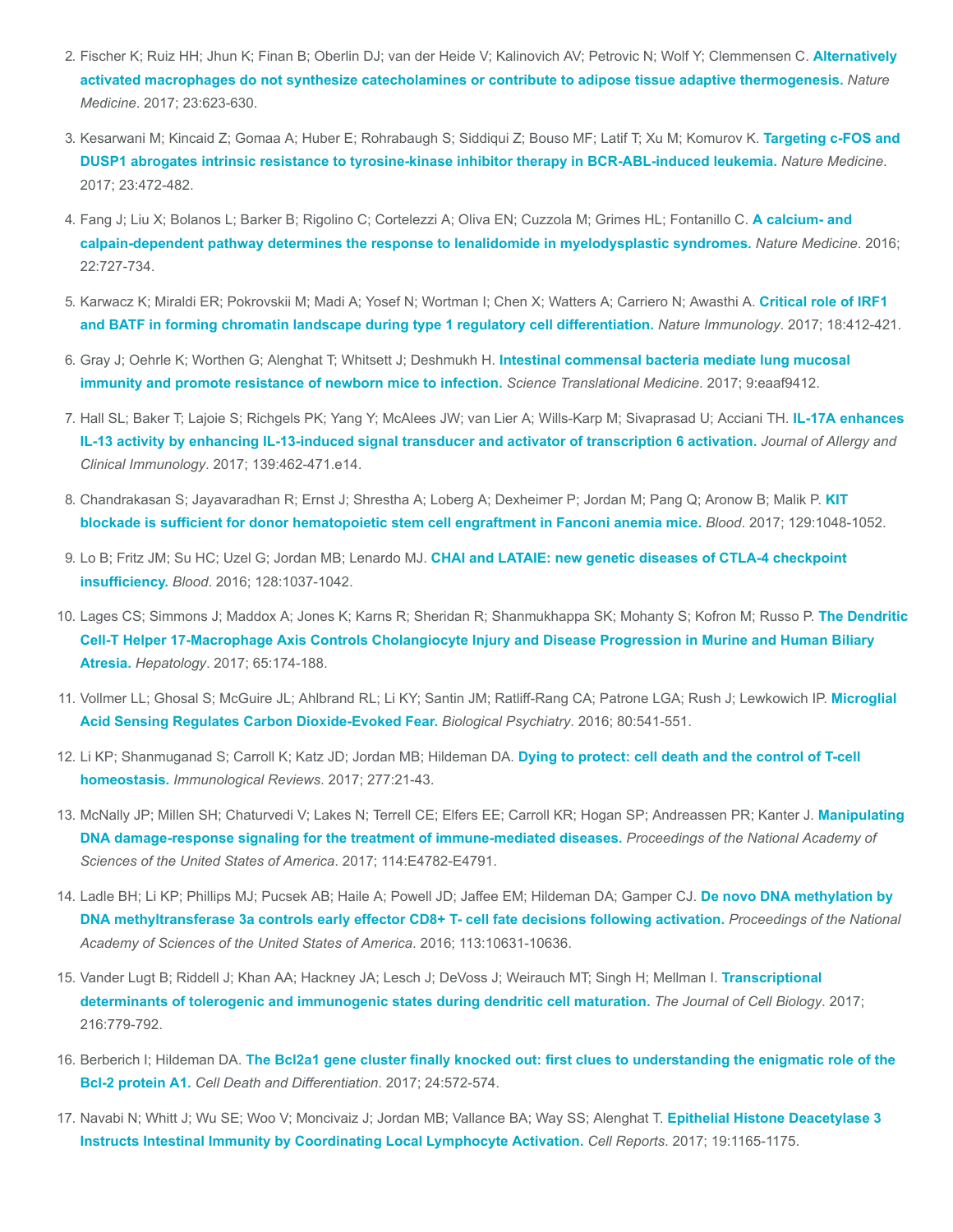- 18. Vignesh KS; Figueroa JAL; Porollo A; Divanovic S; Caruso JA; Jr DGS. IL-4 Induces Metallothionein 3-and SLC30A4-Dependent [Increase in Intracellular Zn2+ that Promotes Pathogen Persistence in Macrophages.](https://www.ncbi.nlm.nih.gov/pubmed/27653687) Cell Reports. 2016; 16:3232-3246.
- 19. Alder MN; Opoka AM; Lahni P; Hildeman DA; Wong HR. [Olfactomedin-4 Is a Candidate Marker for a Pathogenic Neutrophil](https://www.ncbi.nlm.nih.gov/pubmed/27635771) Subset in Septic Shock. Critical Care Medicine. 2017; 45:e426-e432.
- 20. Woo V; Alenghat T. [Host-microbiota interactions: epigenomic regulation.](https://www.ncbi.nlm.nih.gov/pubmed/28103497) Current Opinion in Immunology. 2017; 44:52-60.
- 21. Senthamaraikannan P; Presicce P; Rueda CM; Maneenil G; Schmidt AF; Miller LA; Waites KB; Jobe AH; Kallapur SG; Chougnet CA. [Intra-amniotic Ureaplasma parvum-Induced Maternal and Fetal Inflammation and Immune Responses in Rhesus Macaques.](https://www.ncbi.nlm.nih.gov/pubmed/27601620) Journal of Infectious Diseases. 2016; 214:1597-1604.
- 22. Xie W; Chen S; Strong JA; Li AL; Lewkowich IP; Zhang JM. Localized Sympathectomy Reduces Mechanical Hypersensitivity by [Restoring Normal Immune Homeostasis in Rat Models of Inflammatory Pain.](https://www.ncbi.nlm.nih.gov/pubmed/27535916) The Journal of neuroscience : the official journal of the Society for Neuroscience. 2016; 36:8712-8725.
- 23. Giles DA; Ramkhelawon B; Donelan EM; Stankiewicz TE; Hutchison SB; Mukherjee R; Cappelletti M; Karns R; Karp CL; Moore KJ. [Modulation of ambient temperature promotes inflammation and initiates atherosclerosis in wild type C57BL/6 mice.](https://www.ncbi.nlm.nih.gov/pubmed/27818938) Molecular Metabolism. 2016; 5:1121-1130.
- 24. [Li KP; Fähnrich A; Roy E; Cuda CM; Grimes HL; Perlman HR; Kalies K; Hildeman DA.](https://www.ncbi.nlm.nih.gov/pubmed/27852740) Temporal Expression of Bim Limits the Development of Agonist-Selected Thymocytes and Skews Their TCR beta Repertoire. Journal of immunology (Baltimore, Md. : 1950). 2017; 198:257-269.
- 25. [Schmidt AF; Kannan PS; Chougnet CA; Danzer SC; Miller LA; Jobe AH; Kallapur SG.](https://www.ncbi.nlm.nih.gov/pubmed/27596440) Intra-amniotic LPS causes acute neuroinflammation in preterm rhesus macaques. Journal of Neuroinflammation. 2016; 13:238.

### Grants, Contracts, and Industry Agreements

#### Annual Grant Award Dollars

| Investigator                                  | Title                                                                                            | Sponsor                                                               | ID                             | <b>Dates</b>             | <b>Amount</b> |
|-----------------------------------------------|--------------------------------------------------------------------------------------------------|-----------------------------------------------------------------------|--------------------------------|--------------------------|---------------|
| Claire A Chougnet,<br>PhD                     | Host-microbe Cross-talk and<br><b>Pregnancy Outcomes</b>                                         | <b>Burroughs Wellcome</b><br>Foundation (University of<br>Cincinnati) | <b>CHougnet BWF</b><br>1010626 | 06/01/2013<br>03/31/2018 | \$150,000     |
| Ian P Lewkowich                               | Mechanisms of IL-17A-<br>mediated Enhancement of<br><b>Asthma Severity</b>                       | National Institutes of<br>Health                                      | R01 HL122300                   | 05/01/2014<br>02/28/2019 | \$555,697     |
| Alexey Porollo, PhD                           | Suppression of IgE-Mediated<br>Disease by Polyclonal Rapid<br>Desensitization                    | National Institutes of<br>Health (University of<br>Cincinnati)        | R01 AI113162                   | 07/15/2014<br>06/30/2018 | \$89,784      |
| Michael B Jordan, MD<br>David A Hildeman, PhD | Exploiting the DNA Damage<br>Response to Selectively<br>Sculpt the T Celrepertoire<br>Repertoire | National Institutes of<br>Health                                      | R01 AI109810                   | 07/15/2014<br>03/31/2018 | \$390,000     |
| James Mulloy, PhD                             | Rapid Suppression of Food<br>Allergy with Anti-FcεRlα<br>Antibody                                | Intermountain Medical<br>Center (University of<br>Cincinnati)         | Finkelman/Krishnamur           | 07/22/2014<br>09/29/2017 | \$84,128      |
| Harinder Singh, PhD                           | <b>Distinct functional Outcomes</b>                                                              | National Institutes of                                                | R01 AR066808                   | 03/12/2015               | \$68,640      |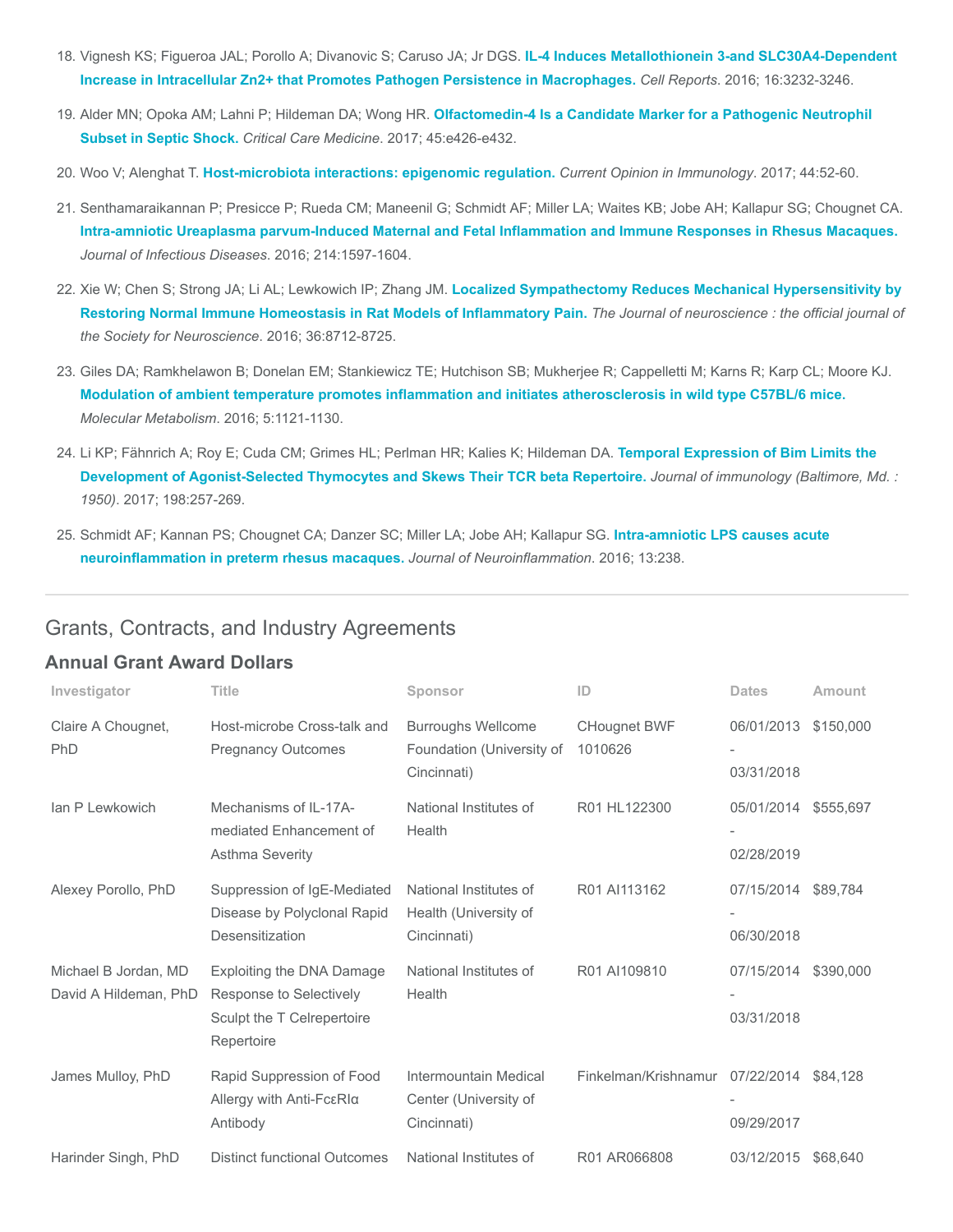|                           | of BCR/TLR7 and BCR/TLR9<br>Co-Engagement                                          | Health (Univ of<br><b>Massachusetts Medical</b><br>School)            |                     | 02/29/2020                         |           |
|---------------------------|------------------------------------------------------------------------------------|-----------------------------------------------------------------------|---------------------|------------------------------------|-----------|
| Edith Janssen, PhD        | CD244 Targeting<br>Therapeutics in SLE                                             | Lupus Research Institute LRI_Janssen                                  |                     | 01/01/2015 \$100,000               |           |
|                           |                                                                                    |                                                                       |                     | 12/31/2017                         |           |
| Julio Aliberti, PhD       | Lipoxins and Control of<br>Inflammation during Cerebral<br>Malaria                 | National Institutes of<br>Health                                      | R21 AI118302        | 07/01/2015 \$195,000<br>09/16/2016 |           |
| Heping Xu, PhD            | Interplay of IRF4 and IRF8 in                                                      | The Leukemia and                                                      | Xu LLS CDP          | 07/01/2015 \$55,000                |           |
|                           | <b>Orchestrating Cell Fate</b><br>Dynamics of Germinal Center<br><b>B</b> Cells    | Lymphoma Society                                                      |                     | 06/30/2018                         |           |
| Theresa Alenghat          | Epigenomic Regulation of the<br>Host-commensal                                     | <b>Burroughs Wellcome</b><br>Foundation (University of                | Alenghat UC/BWF     | 09/01/2014 \$140,000               |           |
|                           | Relationship                                                                       | Cincinnati)                                                           |                     | 08/31/2019                         |           |
| Theresa Alenghat          | Epigenomic regulation of<br>Host-microbiota Interactions                           | The Pew Charitable<br><b>Trusts</b>                                   | Alenghat PEWS 15-16 | 08/01/2015 \$60,000                |           |
|                           |                                                                                    |                                                                       |                     | 07/31/2019                         |           |
| Harry Leighton Grimes,    | Mechanisms of Granulocyte<br>Homeostasis                                           | National Institutes of<br>Health                                      | R01 HL122661        | 07/01/2015 \$390,000               |           |
| PhD                       |                                                                                    |                                                                       |                     | 04/30/2019                         |           |
| Senad Divanovic, PhD      | Immune Mechanisms of<br>Inflammation-induced<br>Preterm Birth                      | <b>Burroughs Wellcome</b><br>Foundation (University of<br>Cincinnati) | Senad BWF 1015032   | 06/01/2015 \$150,000               |           |
|                           |                                                                                    |                                                                       |                     | 03/31/2019                         |           |
| Edith Janssen, PhD        | Effect of Different MRgHIFU<br>Approaches on Anti-tumor                            | National Institutes of<br>Health                                      | R03 CA201918        | 01/19/2016 \$78,000                |           |
|                           | Responses                                                                          |                                                                       |                     | 12/31/2017                         |           |
| Theresa Alenghat          | Epigenomic Integration of<br>Microbiota-derived Signals in                         | Crohn's & Colitis<br>Foundation of America                            | Alenghat CCFA 2015  | 10/01/2015 \$100,000               |           |
|                           | the Pathogenesis of IBD                                                            |                                                                       |                     | 09/30/2018                         |           |
| lan P Lewkowich           | Study of Activity-Dependent<br><b>Sympathetic Sprouting</b>                        | National Institutes of<br>Health (University of                       | R01 NS045594        | 02/01/2016 \$7,499                 |           |
|                           |                                                                                    | Cincinnati)                                                           |                     | 01/31/2021                         |           |
| David A Hildeman, PhD     | Pathogenesis and<br>Therapeutic Targeting of<br>Immune Disorders                   | National Institutes of<br>Health                                      | T32 AI118697        | 07/01/2016<br>06/30/2021           | \$140,586 |
| Claire A Chougnet,<br>PhD | Mechanistic and Therapeutic<br>Role of the CD137-CD137L<br>Axis in Type 1 Diabetes | National Institutes of<br>Health (University of<br>Cincinnati)        | R01 DK107541        | 07/21/2016 \$36,743<br>06/30/2021  |           |
|                           |                                                                                    |                                                                       |                     |                                    |           |
| David A Hildeman, PhD     | PEARL: Pathway Exploration<br>and Analysis in Renal Lupus                          | National Institutes of<br>Health (Feinstein                           | <b>UH2 AR067688</b> | 06/01/2015                         | \$86,561  |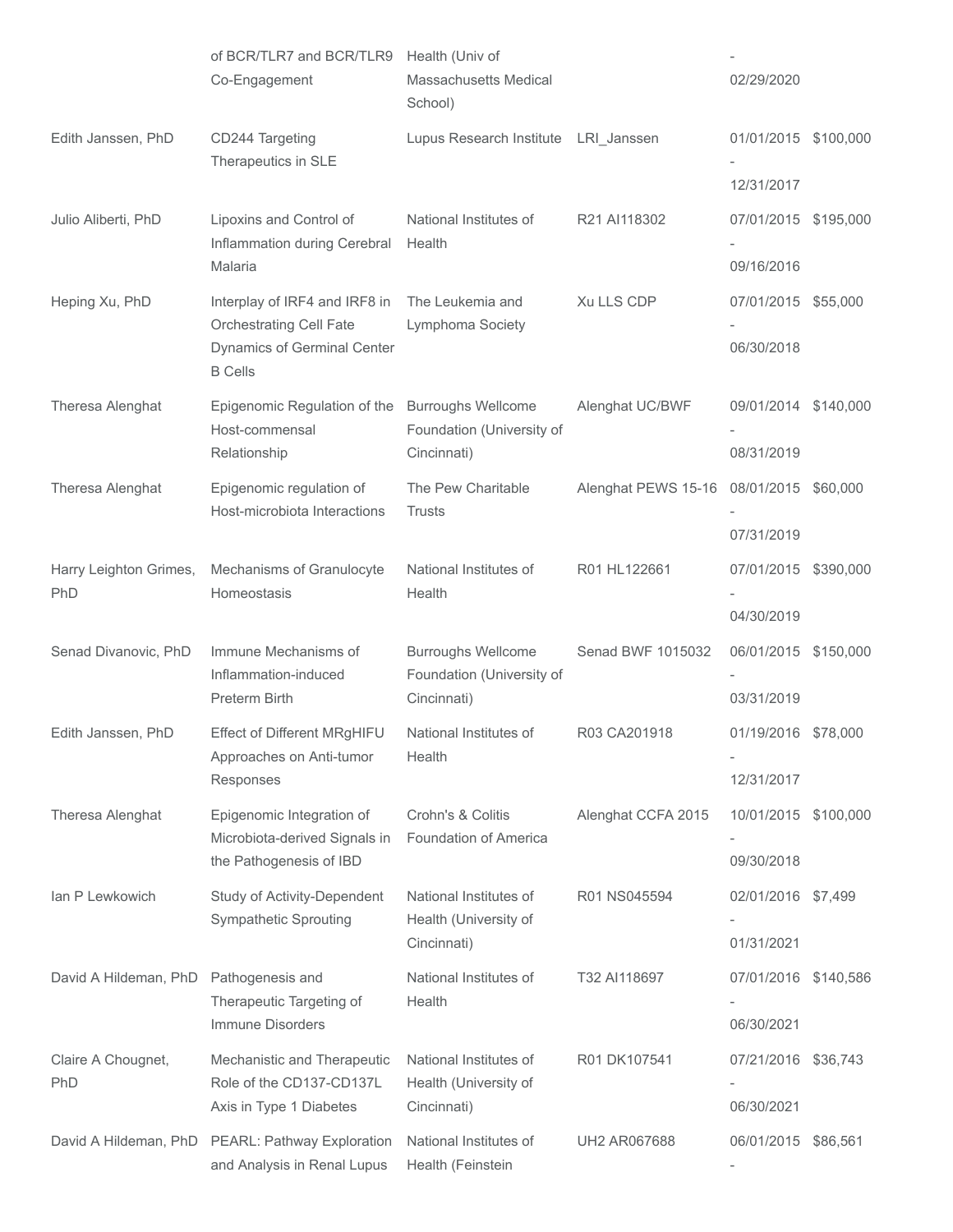|                                                                   |                                                                                             | Institute for Medical<br>Research)                             |                                | 05/31/2019                         |  |
|-------------------------------------------------------------------|---------------------------------------------------------------------------------------------|----------------------------------------------------------------|--------------------------------|------------------------------------|--|
| Harry Leighton Grimes,<br>PhD                                     | A Rapid Spontaneous Murine<br>Model of CN-AML                                               | National Institutes of<br>Health                               | R01 CA196658                   | 09/01/2016 \$625,379               |  |
|                                                                   |                                                                                             |                                                                |                                | 08/31/2019                         |  |
| lan P Lewkowich                                                   | Studies to Assess Inflamation<br>and Microloglial Activation in<br>Panic/PTSD Animal Models | Department of Veteran<br>Affairs                               | Lewkowich IPA 16-18            | 03/01/2016 \$9,798<br>02/28/2018   |  |
| Michael B Jordan, MD                                              | Mechanisms of LRBA-                                                                         | Jeffrey Modell                                                 | Jordan JMF Translati           | 09/01/2016 \$50,000                |  |
|                                                                   | mediated Immune Regulation                                                                  | Foundation                                                     |                                |                                    |  |
|                                                                   |                                                                                             |                                                                |                                | 08/31/2018                         |  |
| Harinder Singh, PhD                                               | Murine Memory B Cell<br>Development and Function                                            | National Institutes of<br>Health (University of<br>Pittsburgh) | R56 AI043603                   | 08/22/2016 \$59,280<br>07/31/2021  |  |
| Harry Leighton Grimes,<br>PhD                                     | Novel Targets to Cure<br>Pediatric Leukemia                                                 | Cancer Free Kids                                               | Grimes CFK 2016                | 07/01/2016 \$50,000                |  |
|                                                                   |                                                                                             |                                                                |                                | 06/30/2017                         |  |
| lan P Lewkowich                                                   | Impact of Prenatal HDM<br>Exposure in Severely<br>Asthmatic Mothers on<br>Offspring Asthma  | National Institutes of<br>Health                               | R21 AI119385                   | 12/01/2016 \$234,000               |  |
|                                                                   |                                                                                             |                                                                |                                | 11/30/2018                         |  |
| Claire A Chougnet,<br>PhD                                         | Direct Interactions with HDL<br>Promote Regulatory T Cells                                  | National Institutes of<br>Health                               | R21 AI128218                   | 12/01/2016 \$248,945               |  |
|                                                                   | Survival                                                                                    |                                                                |                                | 11/30/2018                         |  |
| Senad Divanovic, PhD                                              | Immunopathogenesis of Non-<br>alcoholic Fatty Liver Disease                                 | National Institutes of<br>Health                               | R01 DK099222                   | 08/01/2016 \$332,775               |  |
|                                                                   |                                                                                             |                                                                |                                | 07/31/2018                         |  |
| Harry Leighton Grimes,<br>PhD                                     | American Society of<br>Hematology Career                                                    | American Society of<br>Hematology                              | <b>ASH Career</b><br>Developme | 07/01/2016 \$42,000                |  |
|                                                                   | Development                                                                                 |                                                                |                                | 06/30/2017                         |  |
| Janssen PhD, Edith<br>Chougnet PhD, Claire A                      | Metabolic Alterations in Age-<br>associated Dendritic Cell                                  | National Institutes of<br>Health                               | R01 AG053498                   | 03/01/2017 \$507,778               |  |
|                                                                   | Dysfunction                                                                                 |                                                                |                                | 02/28/2022                         |  |
| Jordan MD, Michael B<br>Herr PhD, Andrew                          | Mechanisms of<br>LRBAmediated control of                                                    | National Institutes of<br>Health                               | R21 AI132822                   | 06/01/2017 \$234,000               |  |
|                                                                   | CTLA4                                                                                       |                                                                |                                | 05/31/2019                         |  |
| Harry Leighton Grimes,<br>PhD                                     | Translational Utility of New<br>Models of Human AML                                         | Alex's Lemonade Stand<br>Foundation                            |                                | 06/19/2017 \$5,000                 |  |
|                                                                   |                                                                                             |                                                                |                                | 08/20/2017                         |  |
| Suhas G Kallapur, MD<br>David A Hildeman, PhD<br>Andrew Herr, PhD | Novel Therapeutic Target for<br>Intrauterine Inflammation                                   | National Institutes of<br>Health                               | R21 HD090856                   | 12/10/2016 \$156,000<br>11/30/2018 |  |